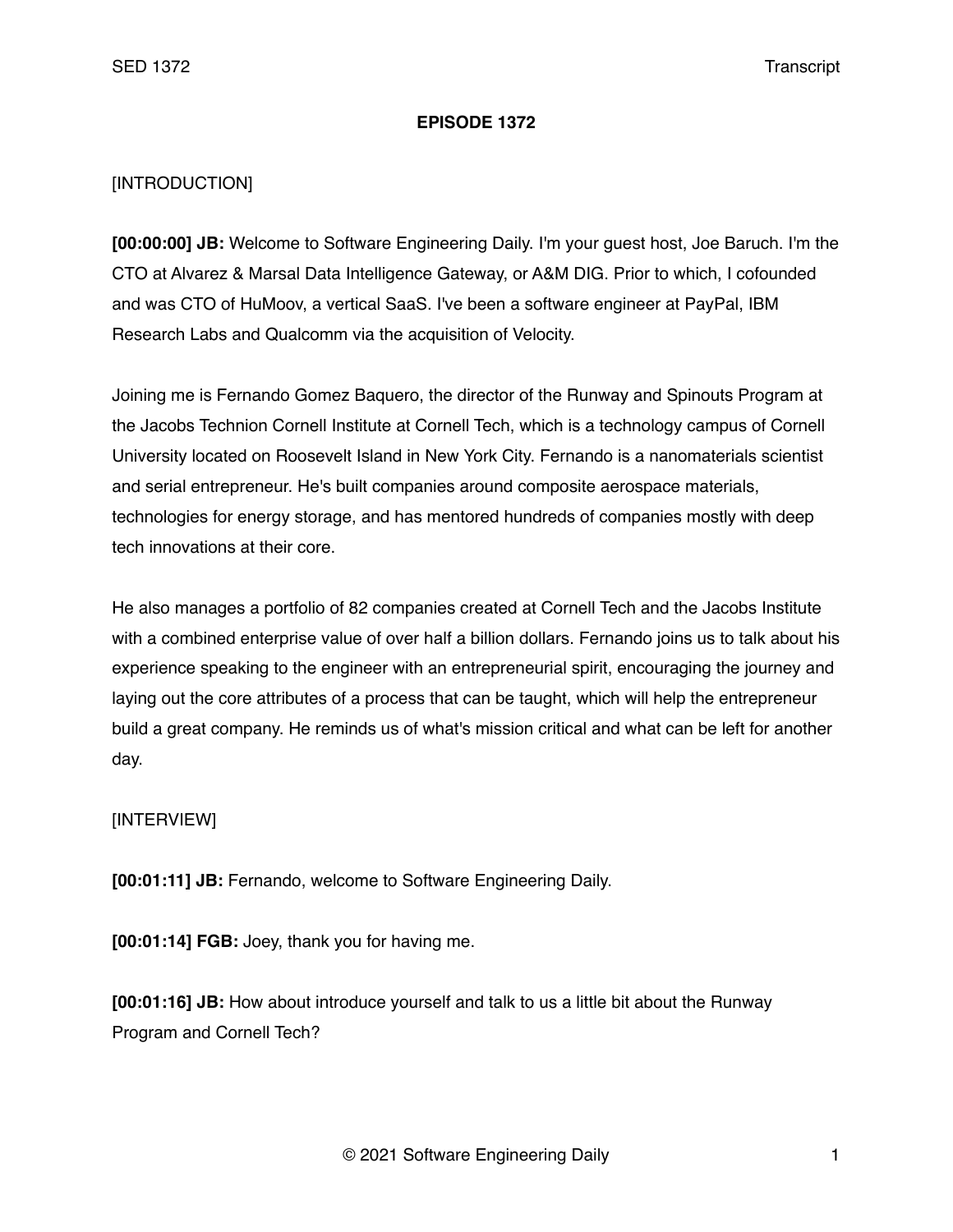**[00:01:22] FGB:** Absolutely. My name is Fernando Gomez Baquero. I'm the Director of Runway and Spinouts at the Jacobs Institute at Cornell Tech. And I run a program called Runway Startup, a postdoc program, where we help scientist, people that have PhDs, recently graduated from PhDs, or have been out of their PhD just for a few years. We bring them here, we teach them how to be entrepreneurs. We help them build their company. And we basically build great companies out of the scientific environment. We focus a lot on digital. The people that we bring here are mostly people that are computer scientists, electrical engineers that are really working with digital technologies.

**[00:02:05] JB:** Could you give me a few examples?

**[00:02:07] FGB:** Absolutely. We have a lot of companies in the portfolio. We have companies, for example, in infrastructure. One company working using computer vision to be able to map instead of construction sites. And that mapping helps not just the construction side, but the insurance companies. Keep people safe. We have another company that is using computer vision and digital twins. They do it for bridges and for facades. They build a digital twin, and they can tell you if there's something that is damaged, if there's something that needs maintenance. They make the whole maintenance map. And right now they're working with a lot of bridges in the Netherlands, and they're trying to do digital twins of all of those bridges. We also have a lot of companies working on digital health technologies. We have one company that is working on optimizing the operation of nurses within the hospital. We have another one that is front and center in Covid. They had a technology doing DNA sequencing. They could do faster recognition of any virus out there. And they use it to recognize all of these different Delta variants. And now they even have, in partnership with another company, their own Covid tests. We have other company working on doing the data analytics for what's called stem cell lines. Basically this is a software that is able to track all of the results of stem cell lines, which are extremely used for preclinical research in pharma. We have companies that are working on cybersecurity to improve taxes information. We have companies that are working on digital solutions for mental health. I can go on and on.

**[00:03:55] JB:** Yeah, it sounds like a lot.

**[00:03:55] KD:** I can spend hours talking about all of these different companies. Yes.

© 2021 Software Engineering Daily 2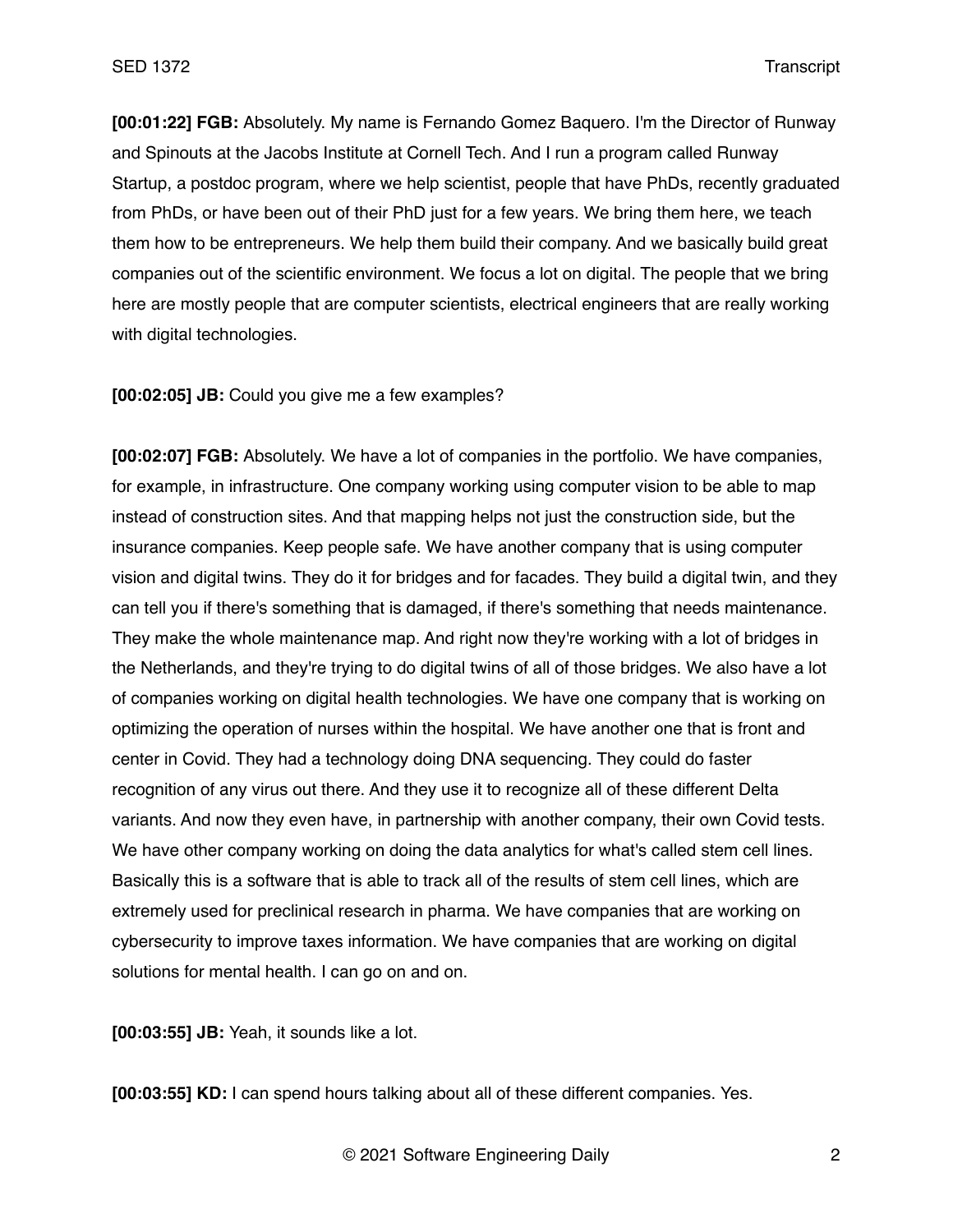**[00:03:59] JB:** How many companies do you have in the portfolio?

**[00:04:01] FGB:** Right now we have, in the Runway Program, 35 companies. Actually 37. Just in the last two weeks, we added two more. And that seems to be the constant thing. It's every two weeks or so we ended up adding new and new companies. It's really exciting.

**[00:04:17] JB:** So is this a cohort of people that get added every couple of weeks? Or they show up sporadically? How does that work?

**[00:04:25] FGB:** No, we add a cohort every September. We do annual cohorts. But when we bring them in, they don't necessarily need to have a company. And that's one of the key features or things that we work on is we don't expect people to come in already with a company formed. We are the ones that help people that basically are just saying, "I have an idea and I have no idea what to do."

And so the people that we bring here, sometimes they just have that, an idea. They don't really have a company formed. And we work a lot with them. So even though we bring them in cohorts, I might get them to form a company then two, or three, or four, or six months later, or even a year later. Everyone has a different rhythm. So it's not one single solution for everybody. And we don't force them to make companies. We help them figure out that the value proposition is there, that what they're trying to do really make sense as a business. And once they figure that out, and they're certain of that, now they can go and register and build it as a company.

**[00:05:28] JB:** Got it. Does Cornell Tech provide any investment?

**[00:05:31] FGB:** Yes. In this case, is not just Cornell Tech for the Runway Program. This is a partnership with the Technion, which is the Israel Institute of Technology. And that partnership is called the Jacobs Institute. And where we provide funding, we provide monetary funding. We pay for the salary of the entrepreneur. We give the company some cash so that they can operate. And we also give them a lot of mentoring, training, resources, everything that they need. So overall, we account – We think all of that comes for about \$300,000 per company.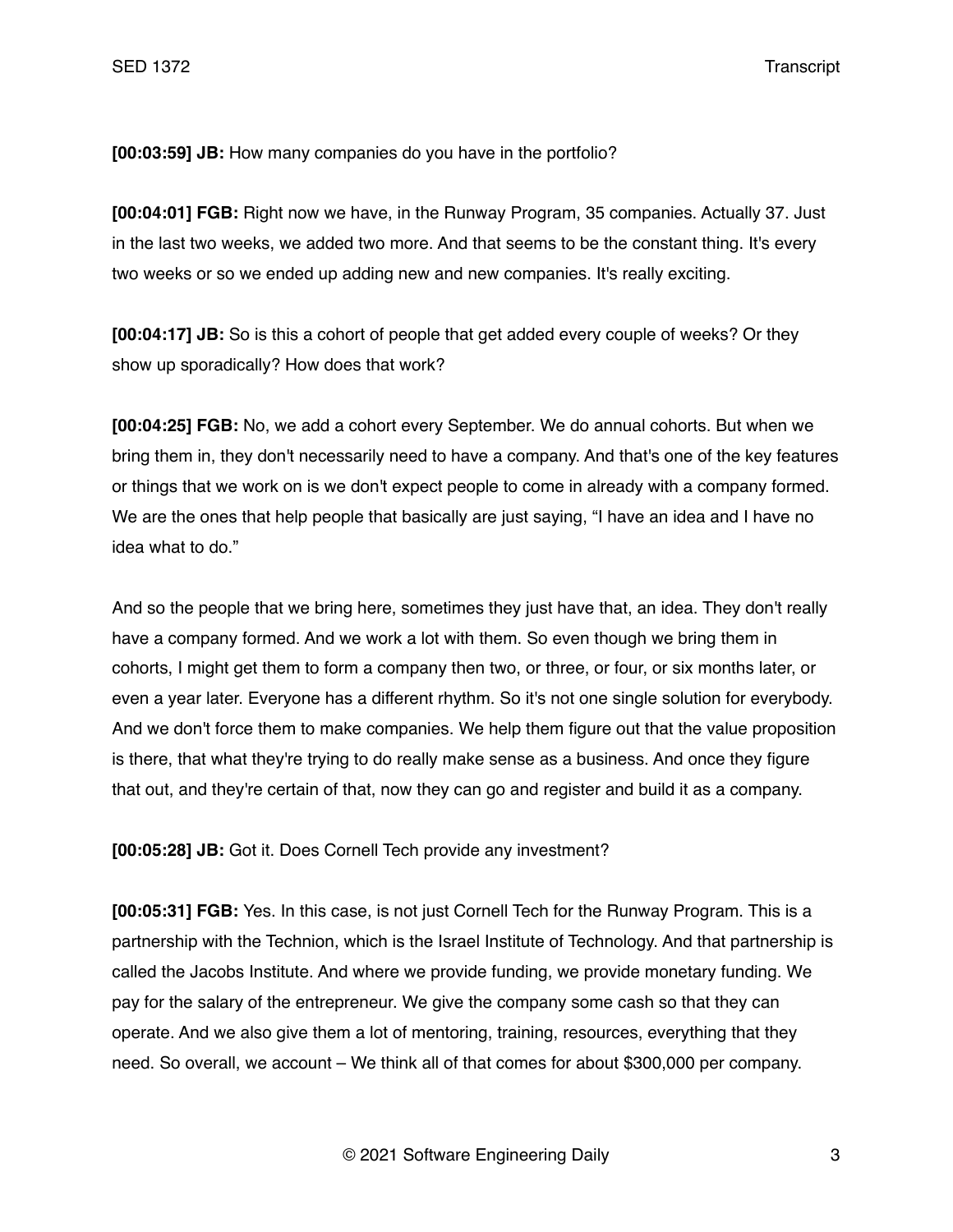**[00:06:08] JB:** So that sounds really exciting. I think in the audience of Software Engineering Daily, there are quite a few innovators, technologists, people that have these ideas that they believe could be helpful, or at the very least they know are super cool. But can you speak a little bit about what makes for an idea that you can build a company around and you can monetize and create value out of it?

**[00:06:30] FGB:** Absolutely. First off, data is very common. And I think for this audience, I will love this audience to know that, that it's pretty common for a software engineer to say, "You know what, I have a great idea. I see so many things." And software engineers are out there looking at so many different things. And they're watching, they're understanding. They see a lot of problems. And because of their nature they would say, "Wow, I think this is interesting. I could solve it." And they have many different ideas.

So it's not uncommon for someone like that to have an idea and have no idea where to get started. So I just want to put it out there that it's important to know that it's common. It's important to realize that. I's also important to know that there are lots of people out there that can help like myself. But there's plenty of resources where people that have great ideas.

Then once you have that idea, the next thing that I would prompt people to do is get together with people and talk about it. And this idea that you need to not talk about what you're doing, the stealth company, I don't like that. I personally hate it. The idea that you need to keep quiet about something that is interesting and something that's exciting. Why? Why should you keep it quiet? Go and talk to people. Go and talk to your customer. Go and talk to that person that has that problem. And go and ask them, "How is it that you're solving it right now? Why can't you solve it before? What are the other things that you've tried?"

So the more that you talk to people, the more that you understand not just the problem itself, but also all of the things that surround the solution. That's extremely important. Because just because there's a problem and you can solve it a particular way doesn't mean that either the system, or the company, or where their problem lives know or can integrate the type of solution that you have.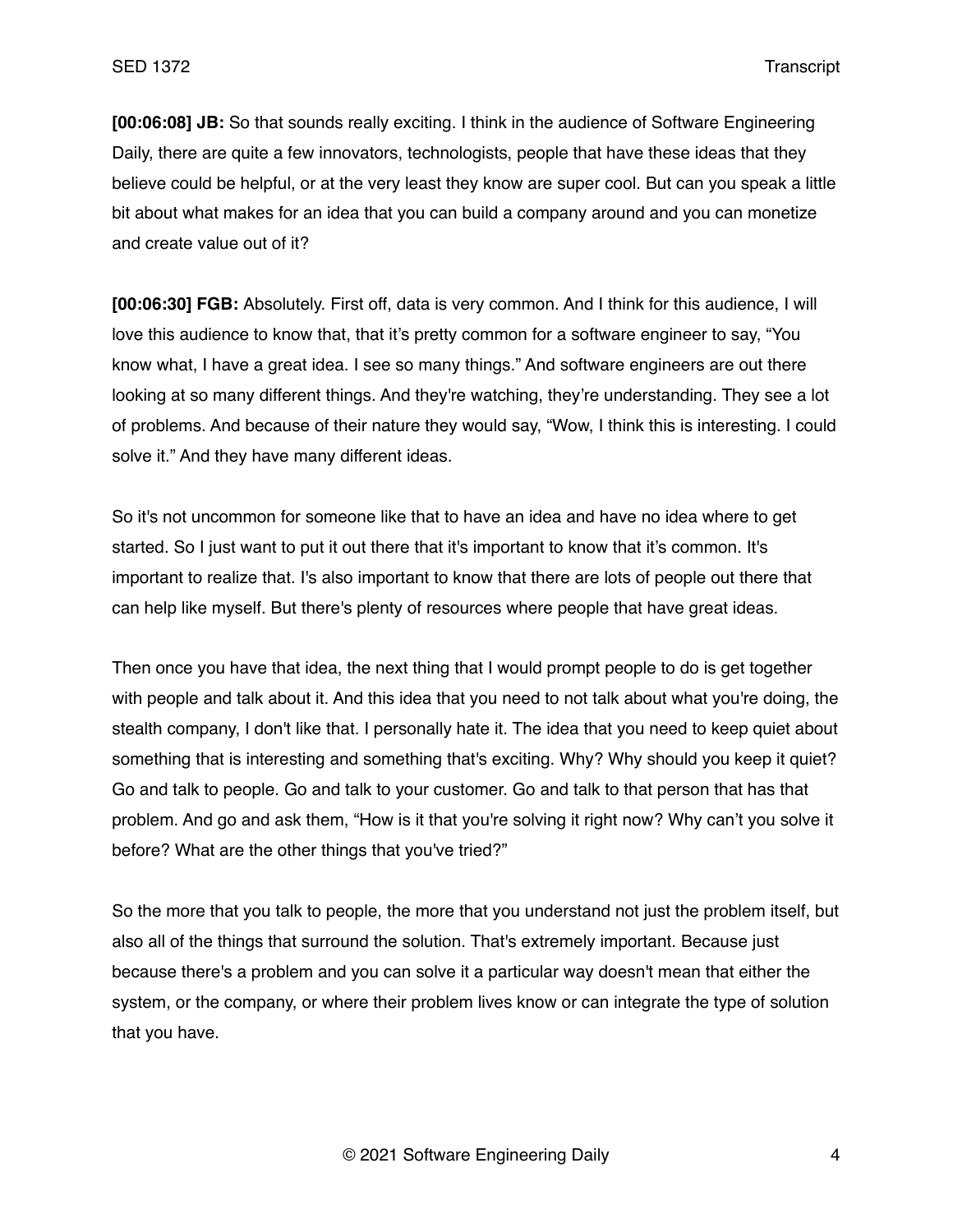So go and talk to people and figure out. We call it customer discovery. Just really go and figure it out with your customers if you really have a value proposition. And once you do that, then you can start focusing on, "Okay, what else do I need? If I really have a good value proposition, if this makes sense, if I know that the customer wants it, because the customer told me the problem and because customer basically told me, "I have this problem. And I need it solved." And it's an important problem. So if you have that now you can start focusing in the other parts. And the other parts are how do I keep track of my customers? So how do I engage with them? Was there customer relationship? How is it that I get this product to my customers? What do I need to do internally? What type of resources do I need? What type of partners? How do I price this? All of those things now are coming into place.

In general, I would say that the best ideas, because that was the original question, is the best ideas, are the ones that go through this process. It is, I think, extremely rare. Or I would say that I've never really seen an idea where someone would just go and say, "Oh, this is a great idea. I would build it." And immediately like in a heartbeat it would just become a humungous company. We tend to think that that's the way that things work, because we sort of like just see the past and forget that companies like Facebook or Slack just took years to actually be made. We think it's very fast. And that's not the case at all. These are ideas that needed that, needed a lot of exploration, needed a lot of, "Okay, how is it done?" My customers are seeing that they needed some time to mess up. And they did in a lot of things. They needed to iterate.

So the best ideas are the ones where there's a process. That's really the case. There's no magic potion, right? There's no magic dust, no magical fairy dust for an idea. It's a process. And I think that the best entrepreneurs are the ones that can get into the journey and understand that process and go through it. So it's kind of one of the same, right? It's not something magical. It is a process that, by the way, can be taught. And that's what we think here at Cornell Tech, that we can teach them that process. And we can teach them that methodology so that they can build those ideas into companies.

**[00:11:06] JB:** I really do love that answer. As a second time founder myself and working off of the experience of my peers, I really do see that when you cling to IP and you hold your cards close to your chest, that's really when you also find you're stumbling or finding it difficult to create value. I've also seen people sort of go off with this idea, develop it for years and refine it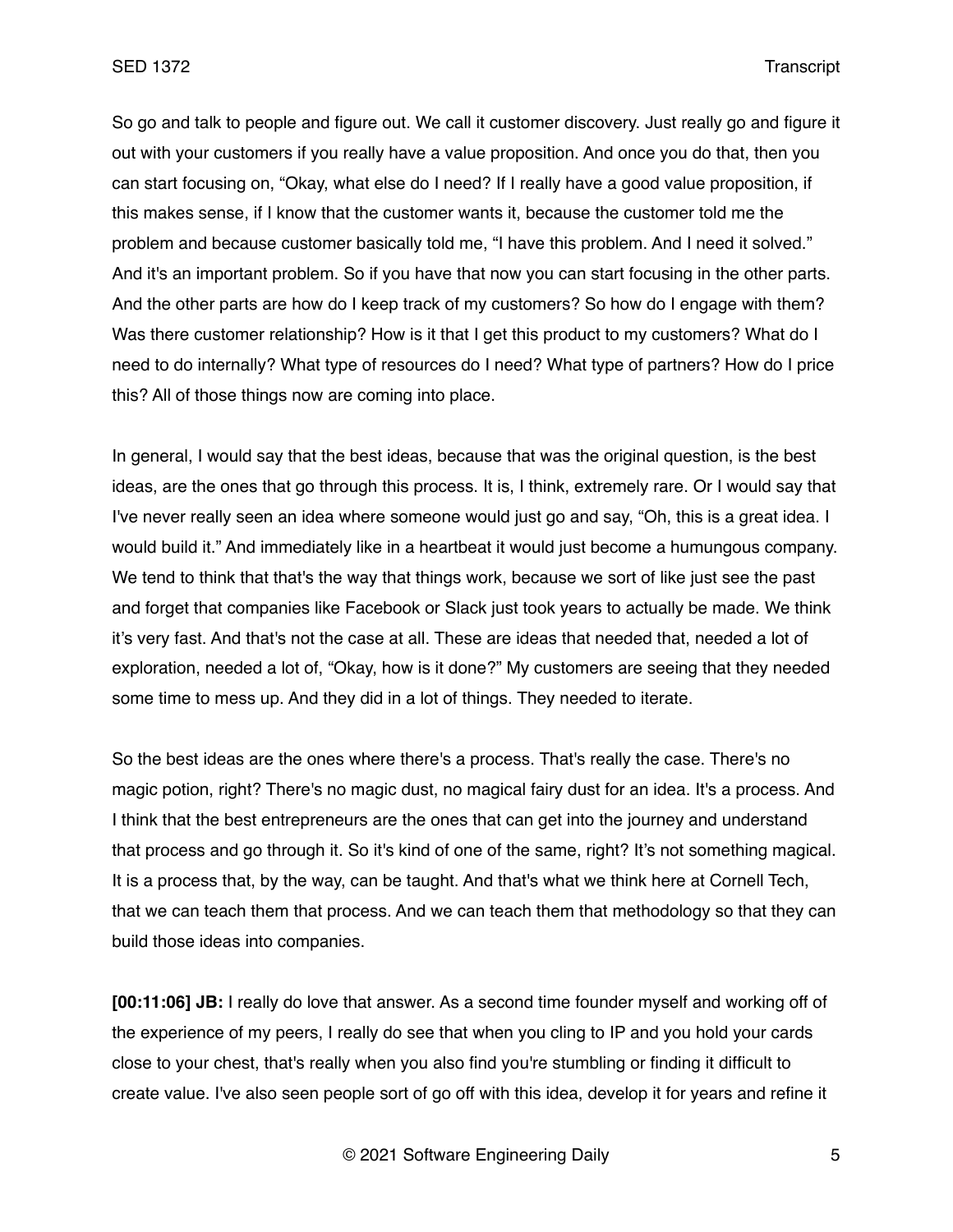without talking to anybody about it. And then when they come out to the world, that idea was developed 10 years ago, and it's already behind the market.

**[00:11:43] FGB:** That might be what happened to a lot of people, right? And it has happened to me too. I've been stuck inside of a lab for three years developing something that once I went out, I said, "Oh, crap! I should have gotten out of the lab about two years ago." So it's quite common that that happens. And I think that right now, things move so fast that we need to start teaching more people to be more open and just be out there talking to everybody that they can.

**[00:12:16] JB:** Can you give us – If I'm standing on one leg, can you teach me that way? How do I – What's this process that you can teach at Cornell Tech? Give me the headlines?

**[00:12:28] FGB:** Well, the process really starts by understanding a problem. And I think that the first thing that one has to know about that is that the problem is outside of you. And that is sometimes difficult, because obviously we live in our own world, and we see our own problems. And I might be a software engineer in a large company. I might be trying to find an apartment and say, "Oh, there's a lot of problems with trying to find an apartment in New York City," just to put an example. So we tend to really focus on our own problems and say, "Oh, I want to solve the problem that I see in the world." But I tend to teach people, first start with is this an outside problem? Is this a problem that someone else has? If you have it and you're passionate about it and someone else has it, that's awesome. So now you're building something that you could be a customer, but other people are also a customer. But if you have it and no one else has it, that's a problem, right? And that happens a lot. So you need to take a look outside.

And sometimes you can be amazing entrepreneurs solving problems that I don't have. And I've done that. I've built companies where I build something from someone else. And I know that he's a great market. And I know that he's a great idea. But it's a problem that I particularly don't have. But I'm very glad that I don't have it. One example is affordable housing. I've worked on a project on affordable housing. And I don't have that problem, but someone else has, and it's a big problem. So you just need to go out. That's the first thing. Go out and find that big problem that might or might not be your problem, but just make sure that it has a market big enough so that when you go out there, you can say, "Okay, it is worth solving. There is a market for it.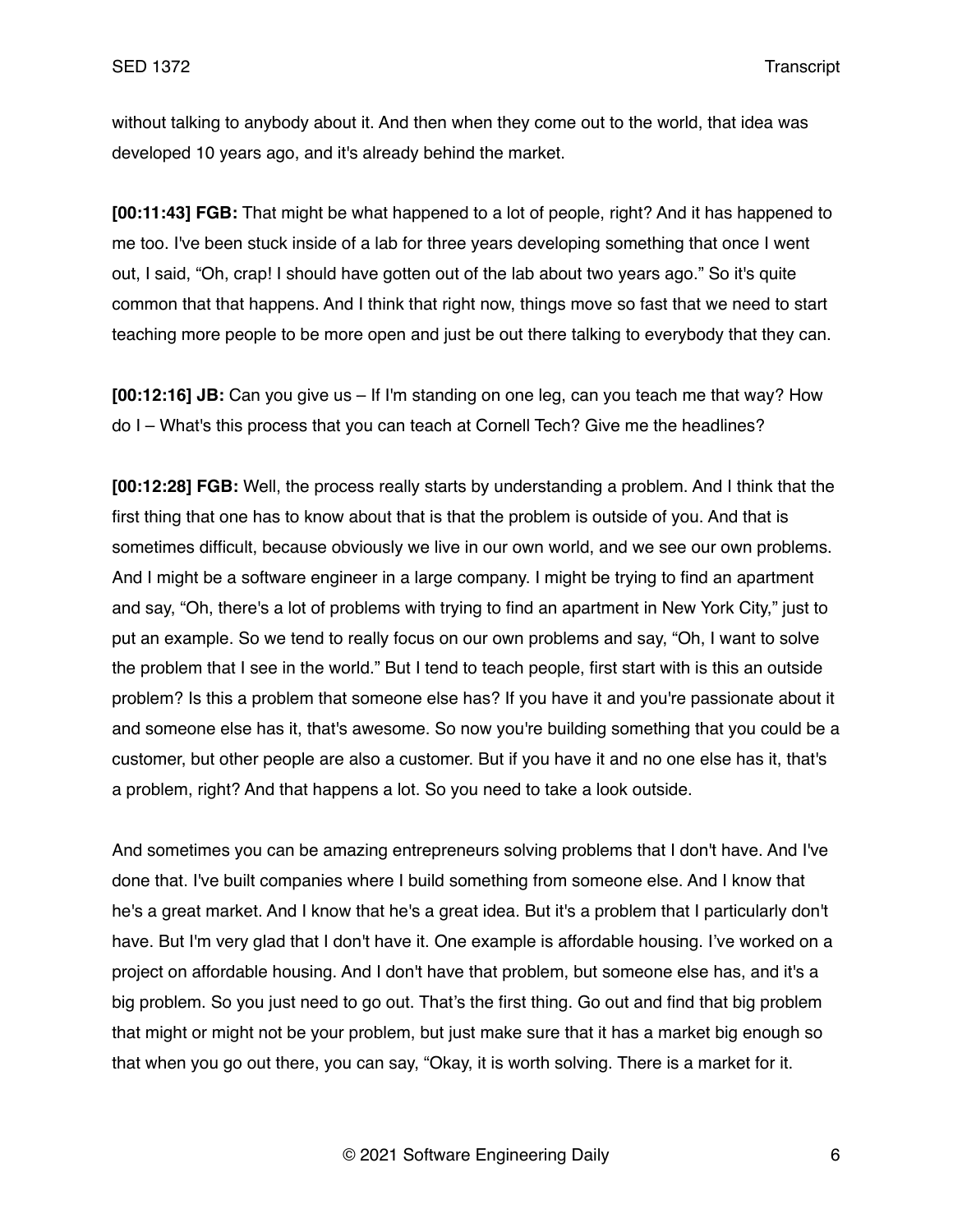There is a need for it. I can create value for someone else." And that is the first thing that I would tell everybody to do once they're looking or they're considering building something.

**[00:14:30] JB:** Do we often have an idea and then look for a problem to fit it? Or is it the other way around? A little bit of both?

**[00:14:39] FGB:** I think we do both as human beings, as engineers. We just take our knowledge and we try to fit it and solve problems with the knowledge that we have. That's not bad at all. There is a lot of tech push, which in a sense is kind of normal, because if we know a lot about a particular technology, if we know a lot about machine learning, hey, we just want to apply machine learning wherever it is possible. If computer vision, we're trying to do everything computer vision.

**[00:15:07] JB:** Right, right. Give the kid a hammer, and then everything's a nail.

**[00:15:10] KD:** Yeah, exactly. And that happens all the time. And engineers think that way. And we do need to teach. I think, in addition to good engineering, this is not bad, we need to teach a lot of empathy, which is also going out there and saying, "Well, is the person that is out there, do they really need me to solve it this way?" Do I really need to hammer it with this hammer? So I don't know. I can maybe say that I have so much knowledge that I have Thor's hammer to say something like that. But it really just needs a tiny little hammer. It's not that complicated. And so why would I use Thor's hammer because to nail something that is too tiny? And we need a little bit of empathy for that and need to teach a little bit of empathy on not everything needs to be solved with the knowledge that I have. But if there's a problem that needs to be solved, there might be a simple solution. There might be something that I can do that is not too complicated. And I think that is quite natural for us as engineers to go there. But that's also why having a community around you is important.

And I think a lot of my time, to be honest, I spend coaching and mentoring companies, is telling them, "Why are you making it so complicated? It doesn't need to be that complicated." And once they realize it doesn't need to be that complicated, they're like, "Oh, okay, I can do that. It's not that complicated. I can do it." And they can go to market fast. And they build things that are worthwhile.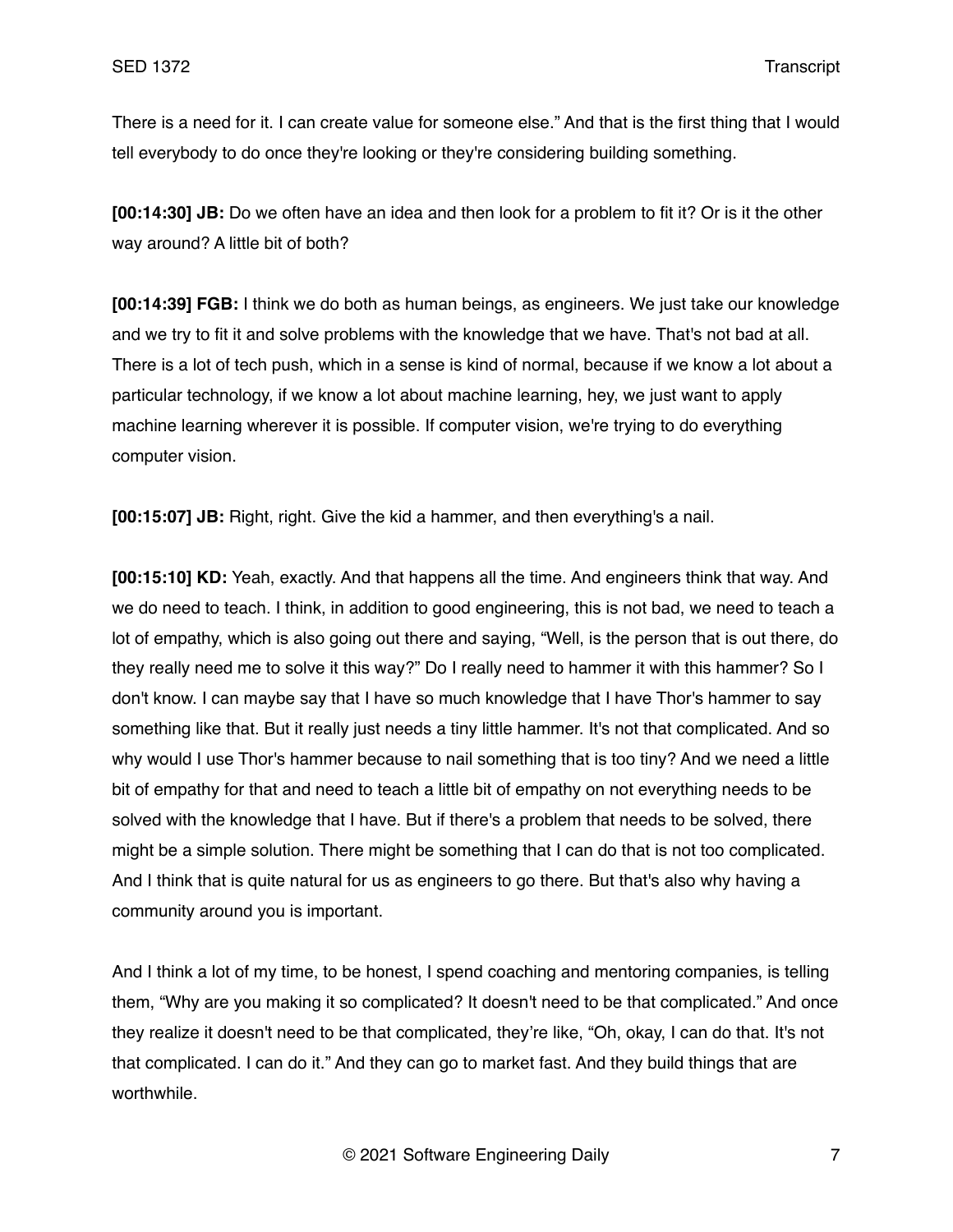**[00:16:42] JB:** Yeah, I think you're alluding to something that in my experience I've also learned, which is the lean methodology, the minimum input for maximum output. And it feels like this is the next headline of the chapter of the things that we learned in our process, right? We've described the problem. We've created the framing. We validated it by talking to people. And then we need to find what's the minimum viable solution, right? But I also feel like this minimality doesn't just apply to the solution. It applies throughout the entire process, right?

**[00:17:25] FGB:** Yeah, I think that you need to be very aware of what is it that creates value? I think that the agile methodology is not just about minimality. It's really about trying to quickly figure out what is it that creates our value? What is it that gets us to that solution that makes sense, that really creates an impact, a significant impact? That if you deploy it, someone is going to say, "You know what, it might not be perfect, but it actually solves a huge headache for me." And that's really what agile – Agile is trying to get to that faster. And it's iterating and trying to get that faster. But it's not necessarily that needs to be minimal. It's just that we need to get something to something faster, because we as engineers and scientists tend to try to make things perfect. And that's not good either, because we can take years trying to make something perfect. So that really doesn't work.

I think that I wouldn't really necessarily say that we need to do things that are minimal all the time. There are systems that are pretty complex. And sometimes you do want to make something that is not just minimal, but is delightful. And you do want someone sometimes to say, "Well, part of what I will deliver is that delightful experience." And you got to know there are companies out there that have thought about that. And of course the case of Apple comes in, right? So it's a company that thought very hard. Not just giving something minimal that work, but really saying, "How can I make this a delightful experience?" So that's not bad.

I think that what's bad is if you spend too much time developing something that creates no additional value. Delightful experiences create a lot of value. If you are able to deploy a product and then your customer not only gets the value, but also feels overwhelmed as for it being good, that's great. That creates an additional value. But if you spent too much time doing something, and at the end that result was the same result that you'd have gotten six months ago with that first type of deployment, then it doesn't make that much sense. So it's more about thinking about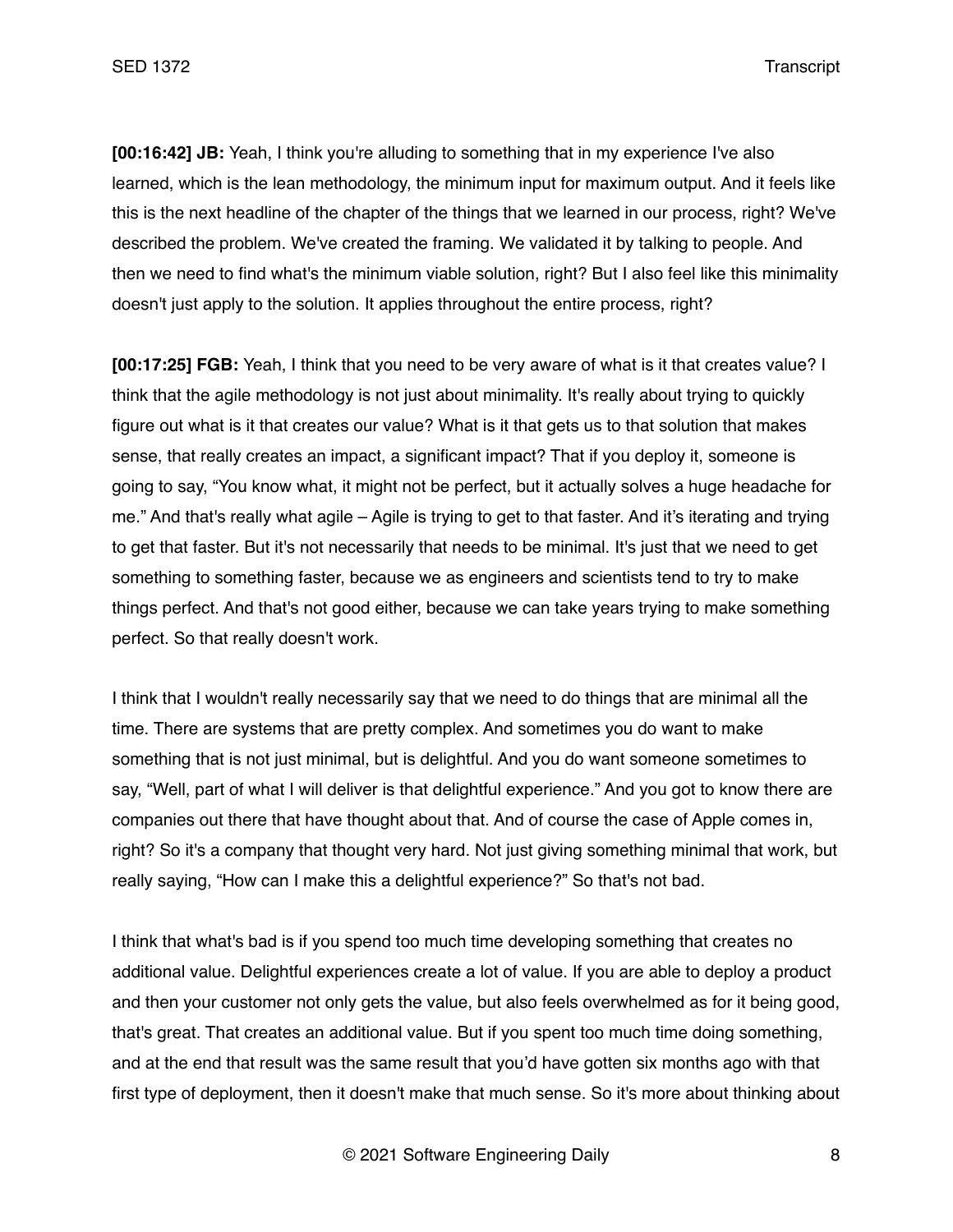value rather than just the minimalism. Minimalism is not as important. What's important is really what is it that you're delivering, and is it valuable for the person that wants to use it?

**[00:19:47] JB:** Going off on a bit of a tangent here, what you're describing makes a lot of sense to me when we're talking about a b2c. But how does a delightful or the quality of delightfulness of a product, how is that relevant for a b2b scenario?

**[00:20:04] FGB:** It's absolutely relevant. And I think that one of the biggest problems is that we don't consider that a b2c experience. Sorry, that a b2b experience is also could be and need to be delightful. You need to think about b2b, and every single business, you need to think that there's someone that will use your product. There's a person that will use their product. So, yeah, you can say, "Oh, it's this company that is using my product." No. It's a person, flesh and blood, in front of a screen using your product. So how is it that you make it delightful for that person? And that's one of the things that I've never really understood, is the differences. Everybody says, "Oh, yeah, b2b is so different from b2c." Well, we're still talking about giving value to people. We're still talking about making products for people, because it is not Microsoft that is going to use the software. It is a person within Microsoft that is going to use that software. So all that you need to figure out –

**[00:21:04] JB:** But very often you'll find that the person that uses a software, and the person that shows which software was available to the first person, are not the same.

**[00:21:16] KD:** Absolutely.

**[00:21:16] JB:** So then creating that delightfulness for the end user doesn't necessarily help your sales cycle.

**[00:21:22] FGB:** And that's a good point, is that if you're talking about selling to businesses, the end user might be different to the economic buyer. Might be different to the one that is making the decisions. So they're more actors. It's an ecosystem that has more people involved. And so you need to figure out how is it that this delights all of those people that are in that ecosystem. So in that sense, it's way more complicated. You're absolutely right.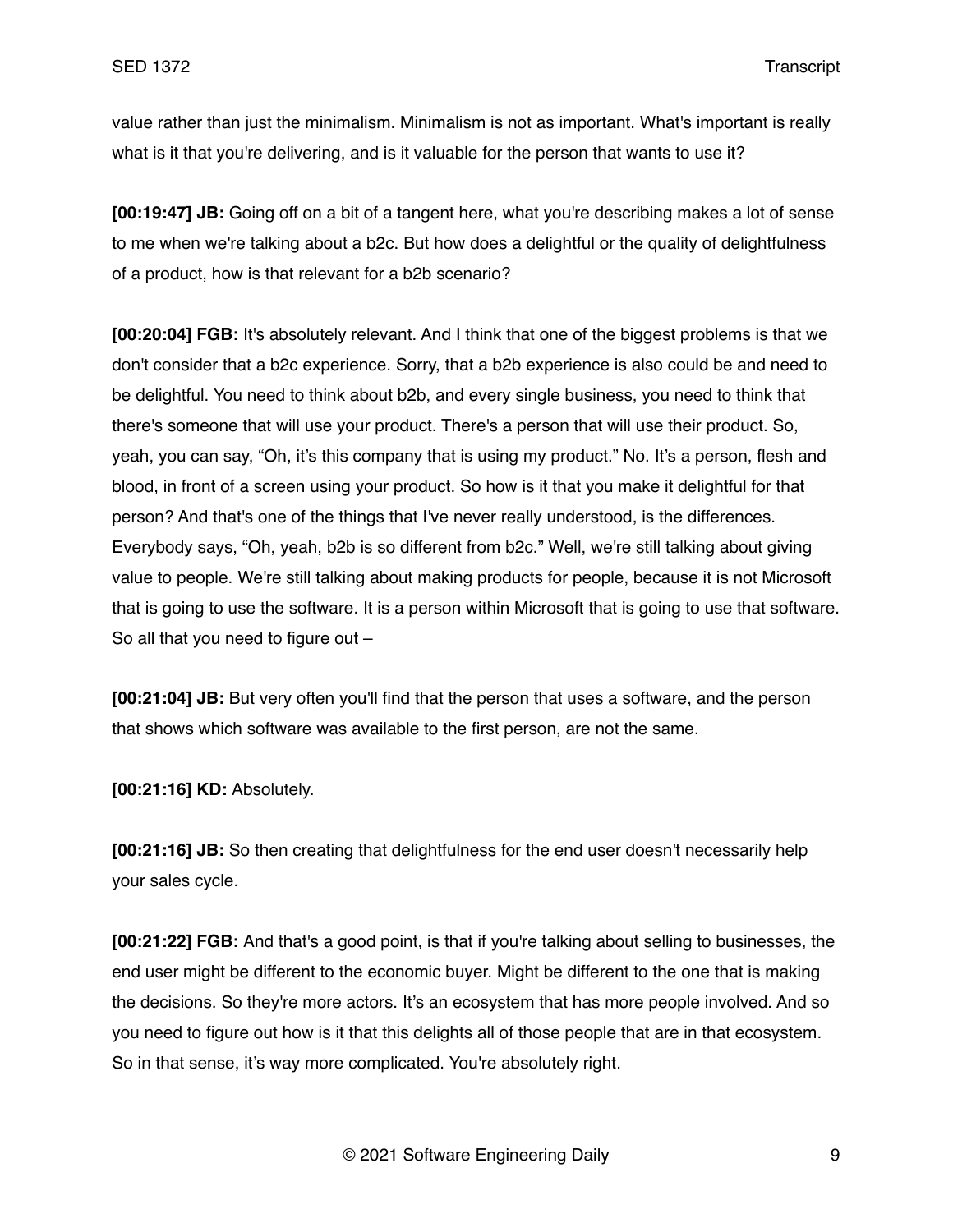But that doesn't mean that you can't think, "Well, how is it that the end user will use it? But how is it that that economic buyer gets advantage of it? And how is it that the people that actually need to sign the check, how do I make it easier for them?" Even in the process, you can make it easier in stuff that we think is not that great. I mean, payment systems have gotten easier. And the fact that you can make it easier for someone in a purchasing department in a larger company is important too. So yes, it's a more involved ecosystem. But that doesn't mean that you couldn't make it a better experience for everybody. It just takes a little bit more work.

**[00:22:26] JB:** Right. And I suppose that then onboarding, and off boarding, and transferring in from some other legacy system, making that process super easy would reduce the cost of your potential clients transferring onto your solution, which I see your point.

**[00:22:44] FGB:** But with that, I like to think about it a lot, is reducing friction. And I love that. I love talking about it that way, and it's we have so many steps to do things. To purchase something, we have 10, 20 clicks to get to the system, we have to do 80 clicks. Just opening the laptop and put a finger putting all of this stuff is just all of these different things that we need to do. And if we can reduce the friction, which are all the steps that we need to get to something, that really makes it so much easier. So I think that that's part of making an experience more delightful, reducing friction. And part of that is, yeah, the transition needs to be easier, right? So I need to be able to do it.

This is a big, big problem in the medical field. engineers that have been doing software for health technologies for the medical field know that it's a pain, because a doctor does not want their regular flow to be changed. It's very difficult to change it. And if you are one click to something, it might just add them a whole bunch of time that they don't want to lose. So there are systems that are very, very aware of that. Little changes make a humongous difference. This isn't where maybe it doesn't matter that much. But if you are like in the medical field, adding something that needs two or three or four clicks, that might mean the difference between seeing two or three more patients today. So that's a big deal. And you need to work on making sure that that doesn't happen.

**[00:24:15] JB:** That's interesting, because I've always thought of friction as something that impacts your marketing funnel. But now you're saying it can also impact severely your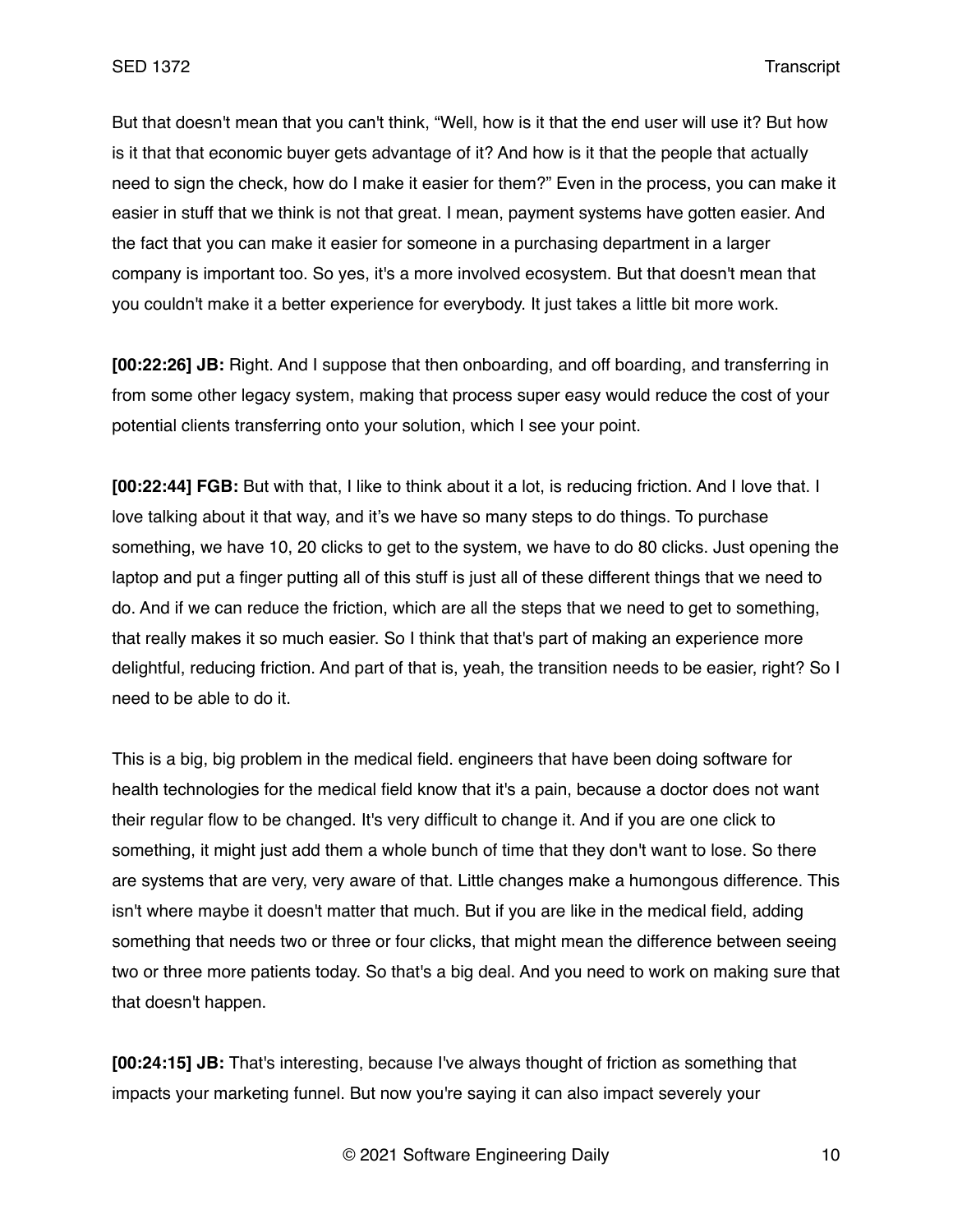operations, in your example of the doctor. I kind of like that we covered finding and framing the right problems. We covered minimality and complexity. And now you're talking about friction. So can you talk a little bit about how friction can impact, on the one hand, the operational aspect of your solution? But on the other hand, the marketing funnel. I mean, as software engineers, most of us might not know about this. But how important is it?

**[00:24:58] FGB:** I think that in both cases are pretty important that we take a look at what we're building and make sure that is easy to use. And again, that we're changing in comparison to the status quo in a way that is not going to make it complicated for a user in a way that is able to deliver that value. People are willing to do more things if it gives them the right value. And I am willing to go through more steps if someone saves me money doing something, right? But it needs to be a significant amount of money. I'm willing to spend time.

So like the Geico Jingle, right? So I'm willing to spend 15 minutes to get to something. But in a general sense, if you are trying to design a solution, as an engineer, you should be thinking, "How do I make it less complicated?" Because if you make it less complicated, and you are value, then the better, right? So that's all on that side. I feel that we always should try to reduce the steps that gets to something as much as possible. And to be honest, we have the tools for it. If we were having this conversation 30 years ago, I would tell you there's no way of integrating different types of software. There's no way of integrating different types of systems. We don't have API's. Maybe at that point in time I don't remember myself talking about API's at that point in time. So three years ago is much more difficult. I don't think that there's any reason right now why we couldn't say this, "Let's go that extra step and give a little bit much easier solution to the customer."

Now let's talk about it from the marketing point of view. So from the marketing point of view, you're right, our whole goal is conversion. Our goal is it's expensive to attract people. Whatever you're doing, trying to get to people is going to be expensive, and we need to convert them towards solution. We also need them to get stuck to our solution, right? The stickiness is also important. So how do we get someone to quickly get to know us? Immediately turn the light bulb on and say, "I have that problem. I like this solution." Convert. So immediately go to the action, and then get the value benefit. And for us, obviously, not make the sale. So that's also really important.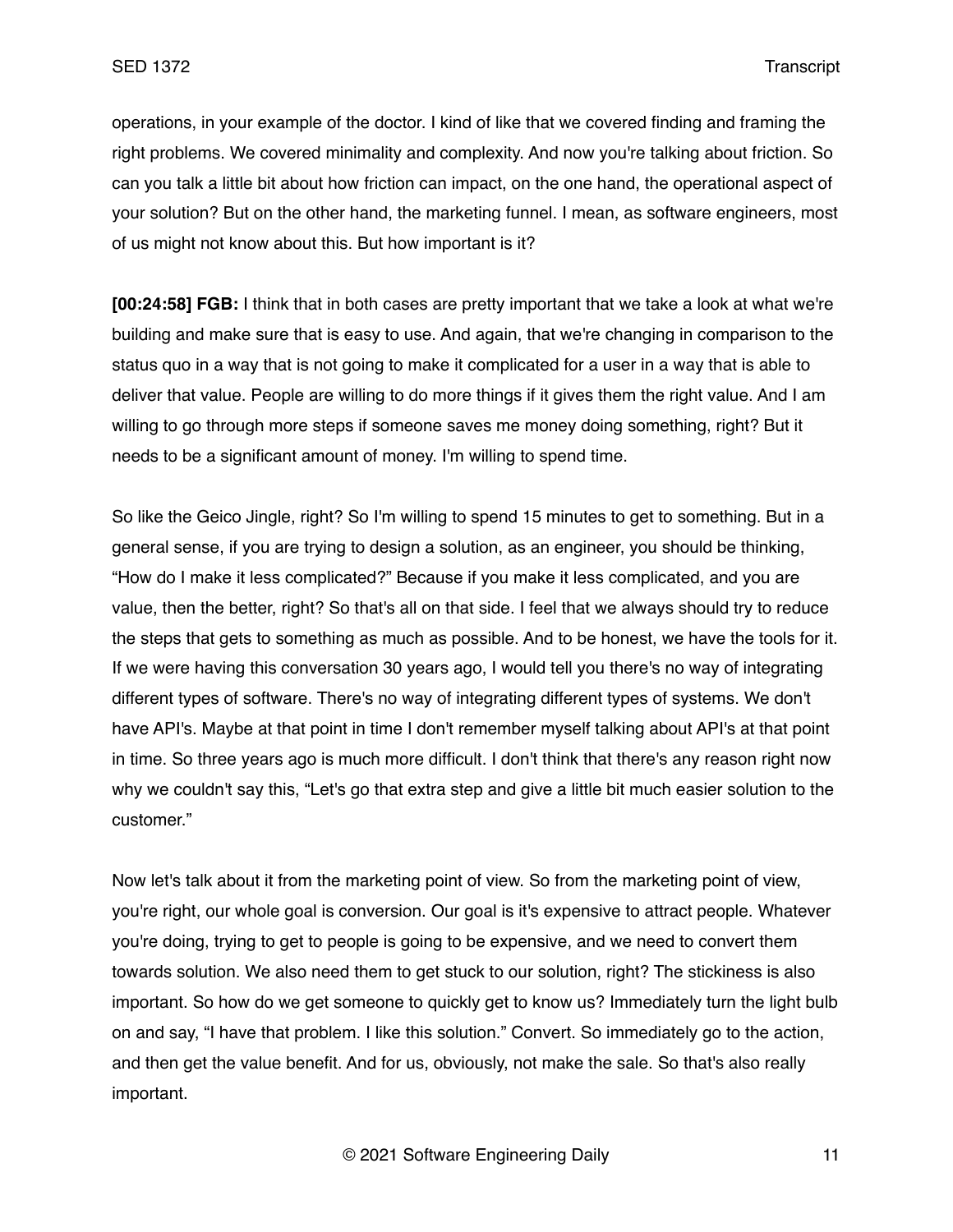But I come back to the same thing. It is important that we sort of shorten those steps. And hopefully we make it easier for someone to get to that solution. But they need to get to the solution. If they don't get to see the value, that's the biggest problem, I think, right? So when you put too many layers, and at some point in time you're like, "I think I can see the value, but I have so many steps doing it, and I end up having so many steps that I never really get to see it." Then all of a sudden, there's no value, right? The friction just basically stopped everything. So you need to get to the point in time that your steps are simple enough that someone can get to see, "Okay, this is valuable for me. I understand that it. It solves my problem." And then I'm willing to pay for it.

**[00:28:04] JB:** Let's put a pin on the marketing thing for a minute. I remember being a software engineer and thinking that design is a commodity. Having a designer, I'll build a product that I build. At some point, I'll just pay a designer to come and make it pretty. Two startups later, I've been proven wrong several times. But let's pretend I didn't say that. And convince me, why do I need a good product design process? And from what stage should I get it?

**[00:28:35] FGB:** That also makes me think I had the same experience before. It was by learning by doing that I understood the importance of design in software designing product. And I felt the same way at the beginning. If you're an engineer right now, what I would tell you is take a look at it from the point of view of the value that you want to create. And how is it that you deliver that value in a very impactful, but also in a way that you become memorable? And then there's a big difference between just building things and building things that are memorable.

And what I tell people is if you build things that are memorable, if you build things that are amazing experience from the get go, then people are going to get stuck with you, because people like that, and also because people are kind of lazy, too. If there's something that we like, we're going to say we're the same thing right. Because, hey, I like it. And yeah, I'm the same way. I like it. And I'm not really going to change. I'm kind of lazy. So the status quo is fine. And it gets to be a little bit sticky.

But stealing someone from something else that they're doing, because that's literally what you're doing. If you're putting out a solution, you're stealing that person from another process.

© 2021 Software Engineering Daily 12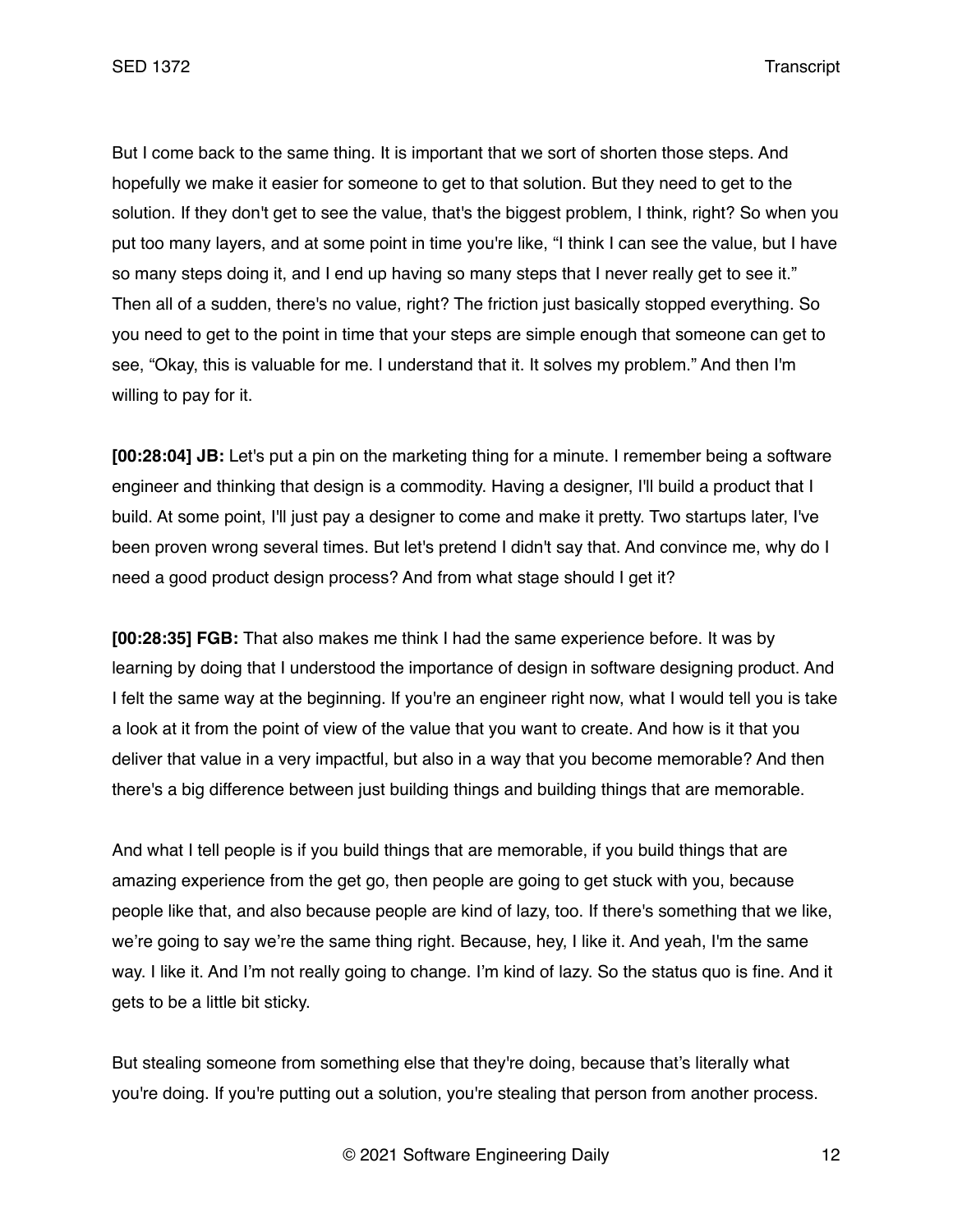Stealing someone right now requires for you to grasp retention to make things really, really interesting for them, to make things really simple for them. And that is just – Part of the times is that we have so much info coming to us, then we need things that are simple, that are not overwhelming, that we can understand and that are effective. That I have so many things every day, I have messages, all these texts, all of these emails, all of these Slacks. Everything is coming at me all the time. All of these things are competing for my attention. So you have to go out there and compete for the attention as well.

And if you think that you can do that just by having a good product, I think that you could get away with it maybe for a little bit. But then someone else is going to come and grab that attention. So that's why design is really important. Because you need to strive to do it even a little bit better, to have that delightful experience to go a little bit above and beyond. And at the end, the product itself is not necessarily what's going to keep you alive. And I think we see it over and over again. There might be a couple of companies out there that I can think, "Okay, their product survived, even though it's kind of a crappy product." But it's extremely rare. And I don't think that we need to take that as like the ethos, right? So it's not just about product. There needs to be more. And that more is that. It needs to be integrated in design. There's not nothing else that you can do about it.

**[00:31:35] JB:** So tell me about threats. What are the most common threats that a startup that's just getting started? Maybe it doesn't even exist yet? What are they facing?

**[00:31:45] FGB:** Well, the first threat is not having customers. And that's a big one. And basically why you get to that threat of not having any customers is because you're building something that no one wants. And it touches a little bit of what we were saying before. It may be something that I build because I thought it was great. So as an engineer, I did 400,000 lines of code. And I think this is amazing. And then I put it out there and no one wants to use it, right? So how come? Everybody is stupid. No, people are not stupid. People, they just – That doesn't solve their problem, right? It might be very elegant, but it doesn't solve their problems. So that's the first threat, is do you have customers or not? Is this a problem or not? And is what you're doing valuable or not? Is it solving something that is a big pain? It's urgent? Maybe it's unsolvable? Maybe it's unavoidable? You need to think of all of those things. And that's the first threat.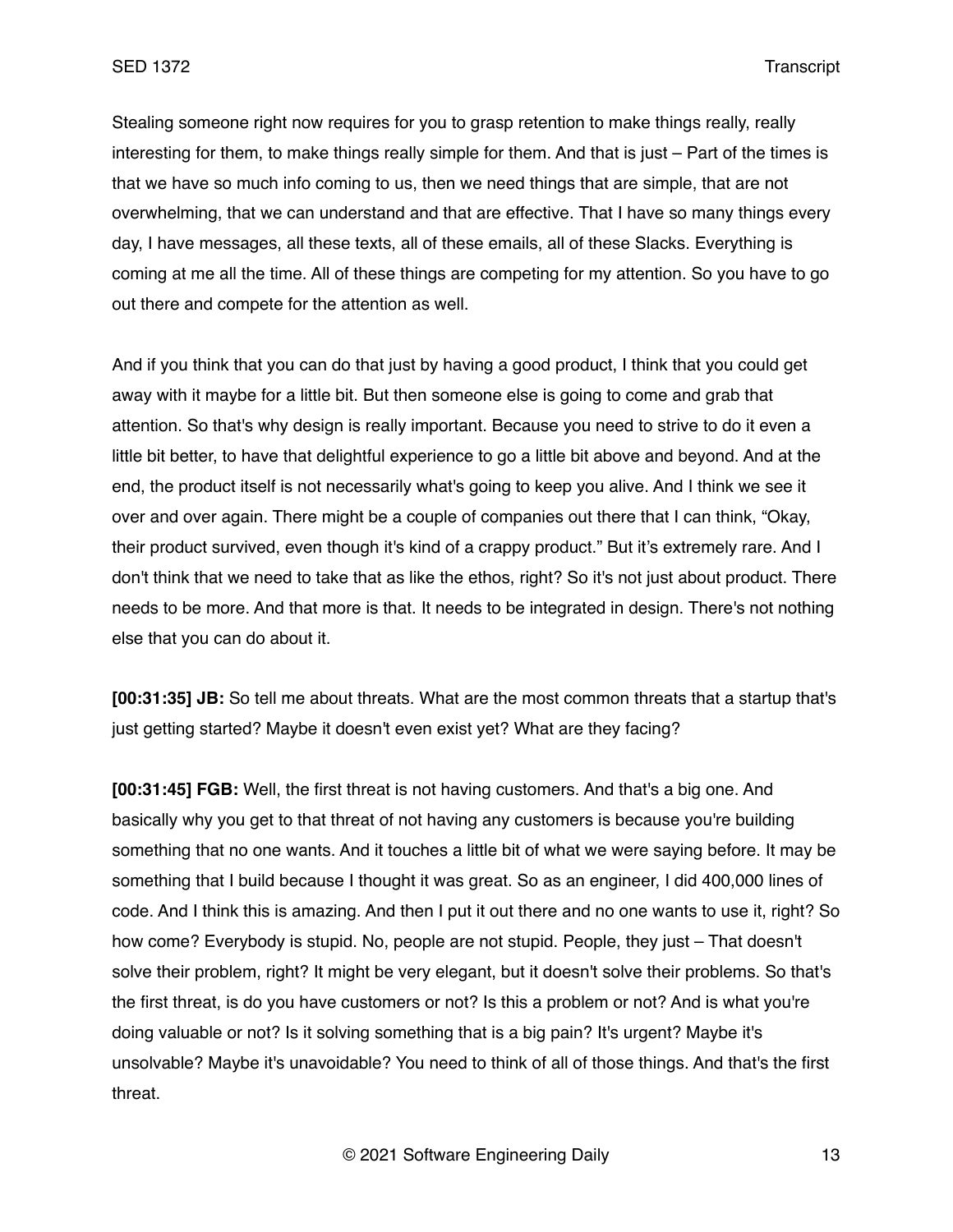SED 1372 Transcript

There are very interesting studies about why companies fail. There's always that first one. And I think if you go to YouTube and you Google, "Why do companies fail?" There're a lot of lectures on that. And it always says, "Well, they fail because –" There are two bands there. One that says it's the wrong value proposition. So basically, you didn't have customers. You were building something that no one really wanted. The other one that it says is bad timing. So bad timing, right? But bad timing is the same thing as value proposition. So if no one said it, they want it 10 years from now. Then no one wants it today. So it's still the same thing. There's no value proposition. So that's the first one.

And if you take a look at that one, what happens is that everything else stems from that. If you don't have a good value, if you don't have a good customer, then what's your next threat? Is that because you don't have any customers, you're going to run out of money? That's super clear, right? So you burn money, you don't get any customers, and you're start running out of money. And now you're saying, "Oh, no, I'm running out of money. What do I do?" Now you're constrained with money. You either have to let go of your great people that are costing you a lot of money. So now you get stuck with maybe people that you can afford, but they're not as great. So now the team is not the right one, right. So from that now seems that the team is not the right one. Now you have a team that doesn't really work. Now, that team that doesn't really work doesn't really know how to build things that you need to build. And then all of a sudden, everything just like continues to just like fall apart from all of that. So I just see it as one main threat. And all of those other problems just fall from that main one.

**[00:34:25] JB:** How do we mitigate this? If we are getting into this vicious cycle of going down the drain, how do we stop and reverse the process?

**[00:34:35] FGB:** I think the best way of doing that is you need to be that that type of person, even if you're an engineer, that understands your customer, and listens a day in the life of. The best companies that I've ever met are the ones where the entrepreneur can tell me. "Look, I can tell you exactly what the day in the life of my customer is."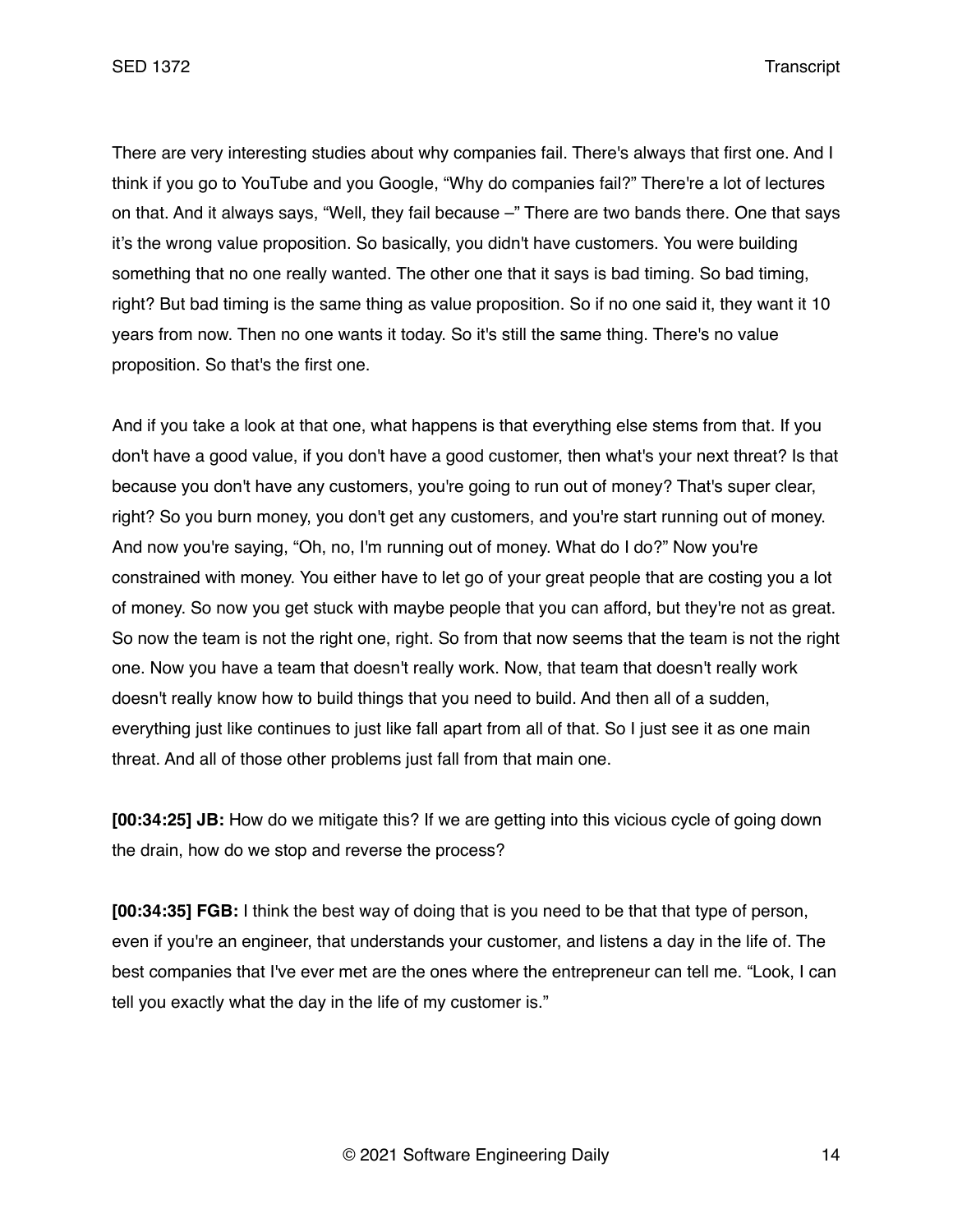I remember a company that I was mentoring, and they were working for a solution, like a little robotic thing that like exoskeleton that help people stand up. And it seems interesting technology, exoskeleton, right? So robots, motors, all of that good stuff, right?

**[00:35:21] JB:** Yeah, we've seen that in sci-fi.

**[00:35:23] FGB:** Yeah, exactly. But now it exists. It's great. They build it. That's absolutely awesome. And they were saying, "Well, we can go and we can go to a house that has – Not a hospital, but one of those houses that has people that are doing rehab, rehabilitation. And people that are going to do rehab are really going to love it. Someone that has some problems, and maybe they can't stand up well. They're really going to love it. That's going to be great. That's going to be my group of people." And they went out there. And you know what? All of a sudden, by being with them, understanding how everything worked. They turn around and they say, "You know what? Yeah, the people and the beds, they can use it. But they're getting rehab. They'll get better. And they won't need it anymore." You know who needs it constantly? The people that actually helps those other people, the nurses. Why? Because they are making the strain every single day. And they're the ones doing the rehabilitation."

So all of a sudden, knowing your customer journey gave you the insight that you needed to understand where your product really created value. And so these people could tell me when a nurse got their – How many people did they see? How many shifts did they have? What type of person had to lift more people? What type of patients were more critical? Really a day in the life of.

And I think, for engineers, sometimes we just get put like in teams of engineers and we're far away from the customer. And I think that's a mistake. Engineers need to be closer with the customer. And it's not necessarily that they need to go and sell stuff to the customers. They need to sit down and say, "Okay, well, how is it that people really using what I'm building?" And if you get to know how is it that they're doing it day to day, you understand much better if what you're building makes sense or not. That's really how you solve it, is getting more people to connect with customers and listen to them and understand their day to day.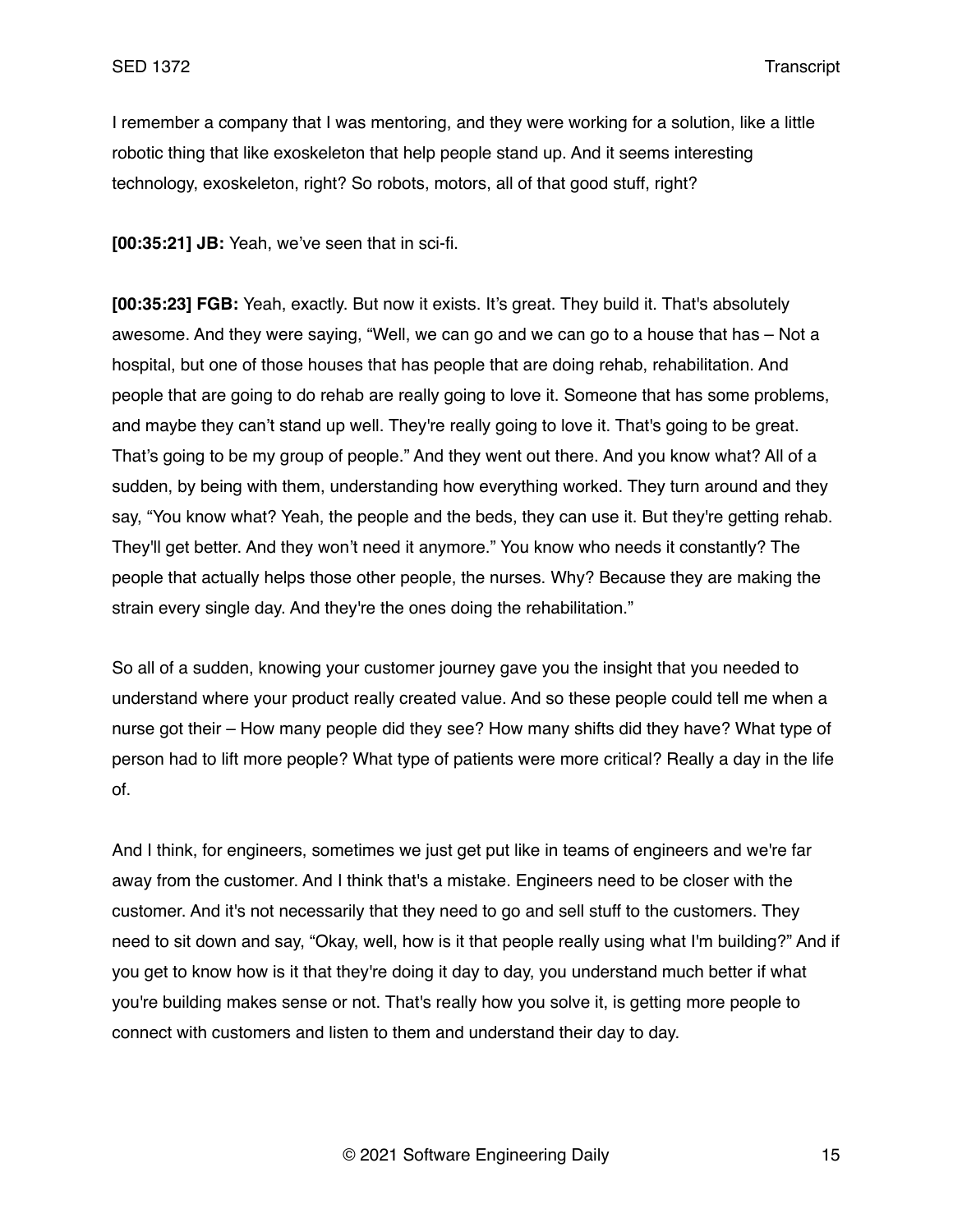**[00:37:21] JB:** Man, what a classic pivot story started building this exoskeleton for patients that may have lost the ability to move or walk. And then by understanding a day in the life of the patient, and not being myopic, just looking to the sign saying, "Hey, this person here is doing all the heavy lifting. They're perfectly healthy, perfectly fine. But actually they need it more." That's a crazy pivot.

**[00:37:48] FGB:** Yeah. And I have done stories like that. And this is the beauty of that customer discovery process of just opening up your eyes and saying, "Let's take a look at how people are using this outside."

**[00:38:01] JB:** What actual action item, daily practice, as a founder or engineer do I introduce into my day to day to get better at that?

**[00:38:11] FGB:** Look, I wouldn't say that you need to do these every day. Also, **[inaudible 00:38:17]** crazy expectations, right? When you're a founder, you have so many things to do, that there are days that you would sit down and code. There are days that, I don't know, you might need to go and take a walk because it's very stressful. But I do think that you need to at least day to day really think very well, "What I'm building, does it make sense in solving that problem?" And in your daily interaction, do as your team, do as the people that are around you. For the most part, what are they think?

Feedback is important. And if one of the things that I've learned and that I've gotten much better at right now that I'm in my 40s compared to when I was in my 20s, when people say, "You know what, I think that's a stupid idea." I love it when people tell me that. I love it when people say that because, first off, they're being really honest. It's not easy to tell someone that that's a stupid idea. But when they say that, I started thinking, "Okay, why is it that they think that they're stupid and just take it with a grain of salt? I don't think that anyone is kind of insulting. It's just really fostering an environment where someone can say, "I don't think this is going to work. I think this is right."

And I think that is more like a day to day practice is fostering an environment when someone can tell you that something doesn't smell right, that something is not wrong. I don't think that you would necessarily need to everyday go to the customer. Again, it says very – As a founder, there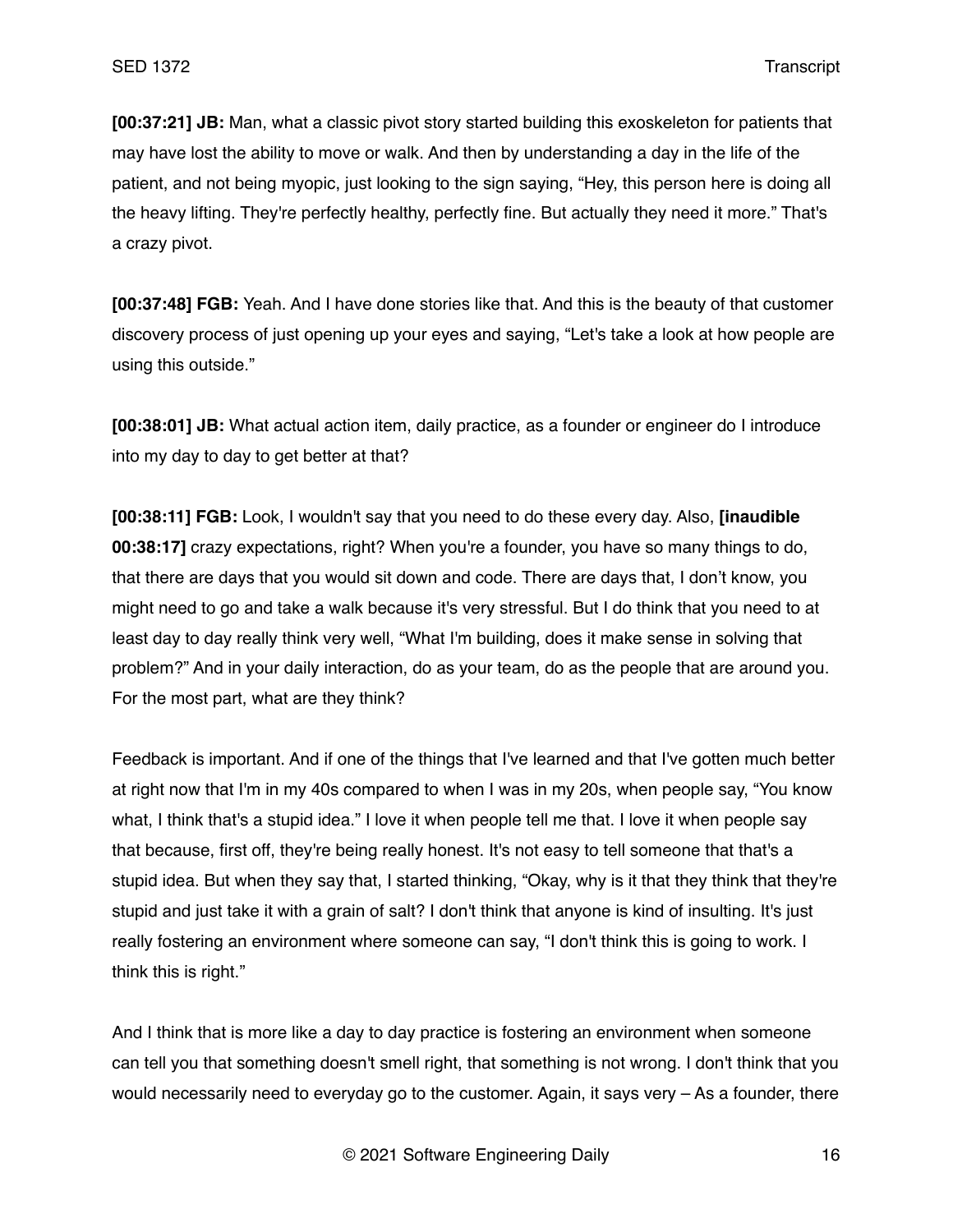are too many things that you're doing. But if you build that environment and that culture in your company, that definitely is going to help you. And that is a daily thing where you yourself also are saying, "Not only am I giving feedback to other people. I'm letting other people give me that feedback and telling me when they think that things are wrong."

**[00:40:08] JB:** Yeah, that's very important. Creating the right culture in your organization so that you empower your people to speak up, build, feel ownership. Very hard to do, but absolutely agreed. Tell me about CAC and LTV.

**[00:40:23] FGB:** Okay, so CAC, customer acquisition costs; and LTV, lifetime value. So those are the two things that we take into account when we talk about customer relationships. In the simplest sense of a them all, you want your customer acquisition costs, which is how much money it costs you to acquire that customer. You want that to be lower than the money that your customer gives you, which is the lifetime value, or how much money does this customer give me over the whole lifetime of that particular customer being with me. I want more money from my customer than it cost me to get that customer, pretty straightforward.

And really, there is no particular number on what should be the multipliers when people say, "Oh, the item value should be 4, 5, 6, 30," I don't know. That's not really that important. Every business is different. And I think I wouldn't put a lot of effort into defining a particular number on that. But there are some things that I do teach the companies that I mentor that I feel that are important. First off, a customer acquisition cost of zero is not a good thing. And a lot of strap, bootstrap companies go out there and then they put on a slide, "I have a customer acquisition cost of zero." And all that tells me is that you're too cheap to actually spend some money trying to go and talk to customers and acquire customers. No. Customer acquisition costs shouldn't be zero. It should be a number that, of course, it shouldn't be ridiculous. But you should spend some money in trying to reach your customers and being close to your customers and trying to make experiences to attract your customers. There needs to be something like that. And then do benchmarks on that. You just need to make sure that your conversion is important, right? So the customer acquisition cost is how much money you're spending attracting all these people? But at the end of the day, is really divided. All your costs divided by the number of customers that you really got. So you need to convert. You need to make sure that if you get 500 people, you got a high conversion rate, right? Because if you get a million people, but you only get one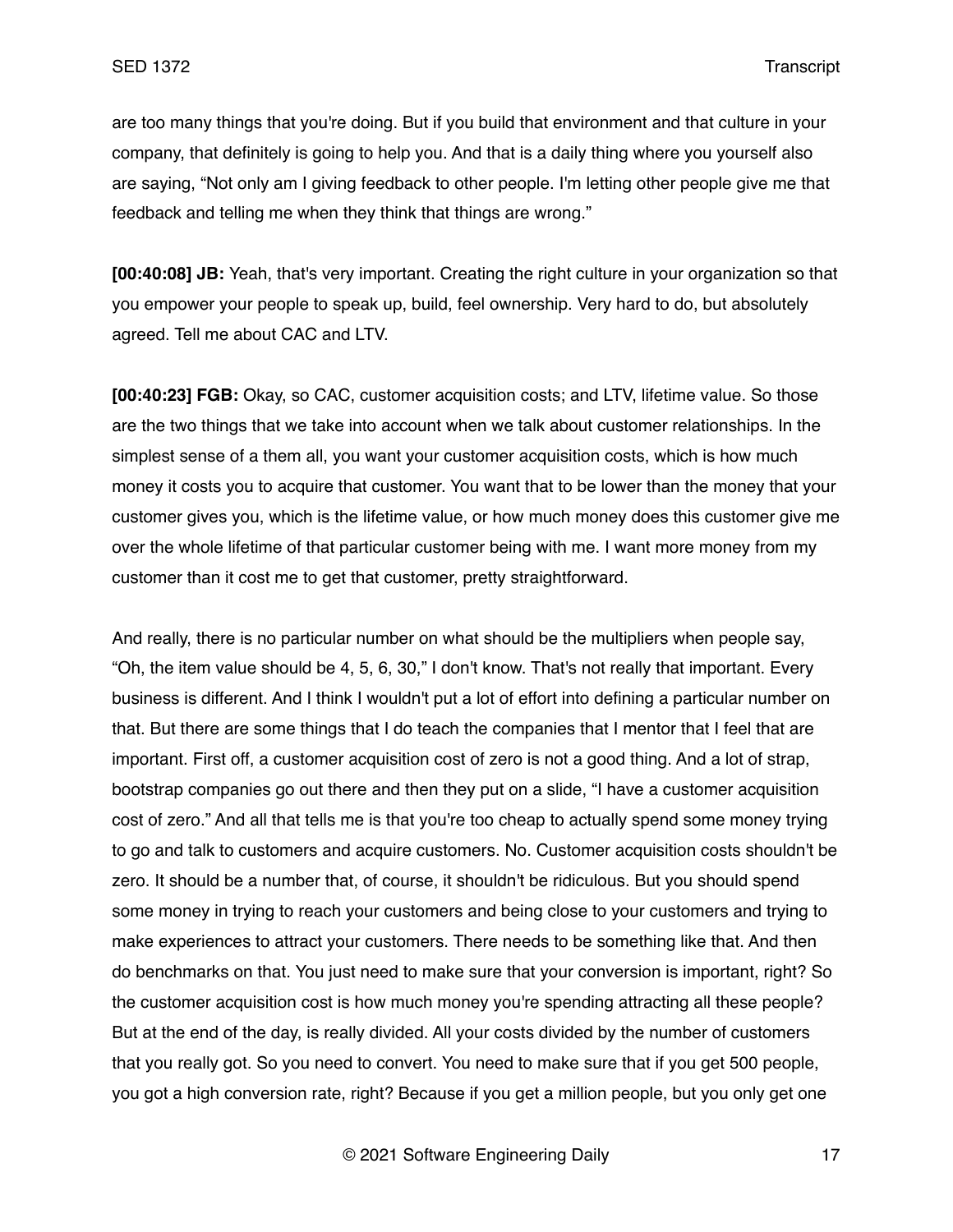customer, that's not a good thing. Now, conversion, don't make it zero. Make it a positive number, but something that you can really work on that is good.

And then lifetime value, we come back to the topic of stickiness. And for me, the most important part is lifetime value is how do you get your customer to really think, "You know what? Changing is just more of a hassle." And this is what big companies do extremely well. Like Apple does this extremely well with saying, "Getting out of this ecosystem is a pain. And so why would I buy an Android if I've been using iPhone 4 now five years?" And Apple knows it. So that's all lifetime value. They're saying, "This person is going to buy from me again and again and again." So that stickiness is kind of important. And you need to think of ways not just of attracting that first customer, but the lifetime means that think about how do you get a customer for the whole lifetime?

We have a company. I like this example. We have a company called Nanit, which is a baby monitor that has computer vision technology and helps parents sleep. And it helps babies sleep, right. But the ones that also get the benefit are their parents, because if the baby sleeps, the parents obviously sleep as well. And I was having a conversation with the founder. And it was interesting how the vision was, "Look, we have people. We're doing analytics for sleep for this baby for year one. And then we have them for year two. The model also for year three. How do we keep increasing that?" And literally it became, like in my mind, is how do you get analytics for a lifetime of a person? That is super interesting just to think about that problem of, "If I'm doing sleep analytics for someone and I start day zero," which literally what they do when someone is born, "how do I get them to be with me for a whole lifetime?" I found that like fascinating and a good example on the challenges of doing lifetime of any type of product. So that's the other thing that we need to think about when you're talking about lifetime value, is how do I keep giving something that would be valuable at one, or two, or three, or five, or 10 years? That's extremely difficult to do. But it's important to think about it.

**[00:45:01] JB:** Thank you for that. NPS, what is it? Why is it important? Do I need it?

**[00:45:07] FGB:** Net promoter score, NPS. I think it is important in the sense that you'd need to benchmark against either yourself before or what other people are doing. I'm not a big fan that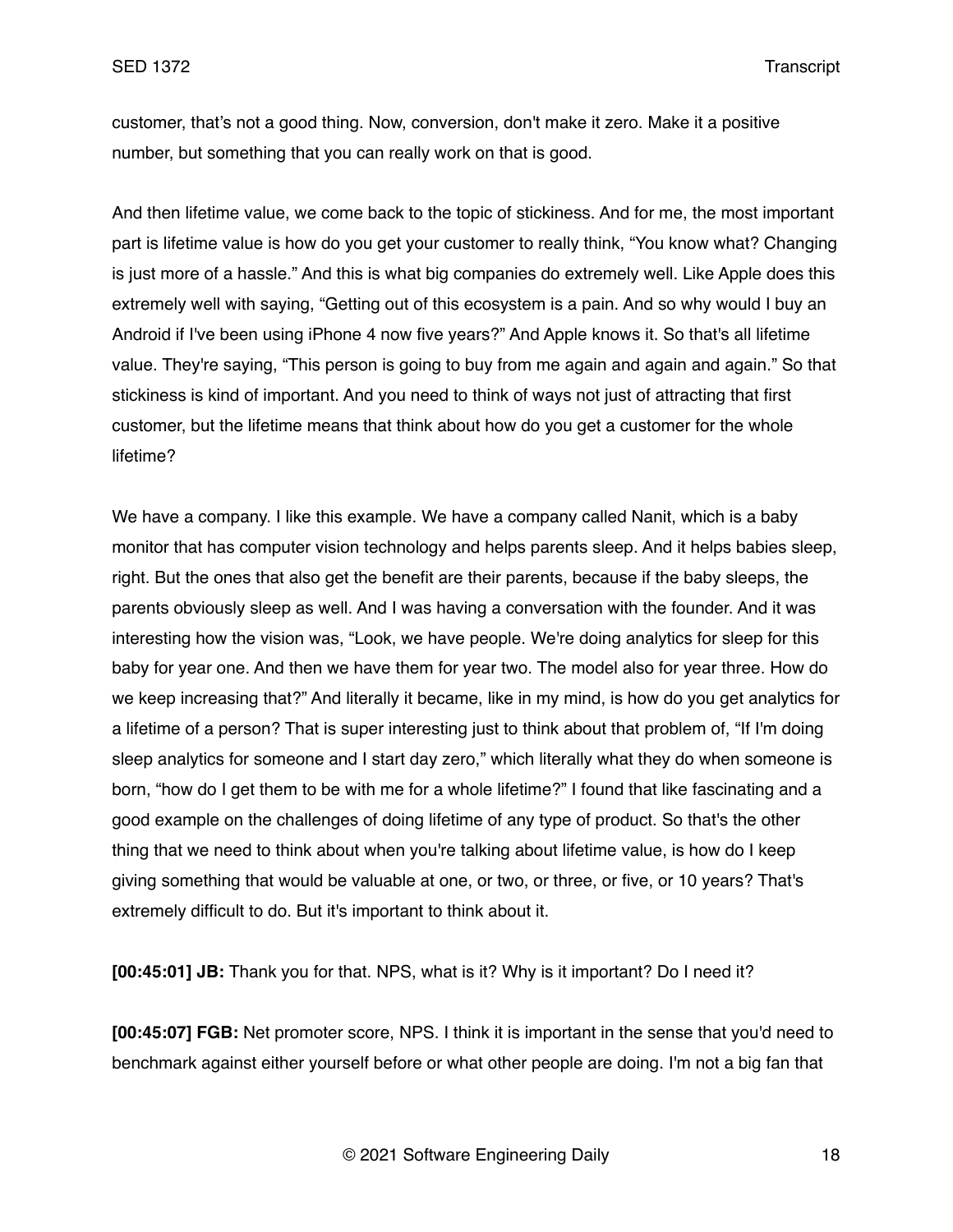much of NPS scoring. I know that a lot of people use it. I know a lot of people are out there trying to say, "Well, I need my NPS. And how do I keep making this better?"

I think if you use that metric, because you can use other metrics just to benchmark what you're doing and the progress that you're doing, that's more important than the value itself. And I'm just talking, now, this is generals of all of these other KPIs, or OKRs, or however you want to call it, whatever you want to put there. It's less important to put up a specific number. More important is how do I start tracking it to know that I'm improving or not improving? To know that whether that campaign that I did really worked in a possible way or not. Whether that little change that I made to my UI made any effect or not? So whatever you're doing, just don't get too hung up on the number itself. Get more hung up on the progress that you're doing.

**[00:46:29] JB:** Thank you for that, Fernando. We have a quite a day. We've talked about a lot. Framing and looking for the right problems. We talked about complexity and minimality. Friction as it impacts your operation, as it impacts your marketing funnel. We talked about marketing, product design, the need for a designer. We talked about threats and avoiding them. Pivoting when needed, building culture, CAC versus LTV. What's mission critical? And what I can leave for another day and think about it later?

**[00:47:05] FGB:** So for all of those software engineers that are listening to us right now, I will say mission critical for you, if you're thinking right now on how do I build a company? Or how do I build a product that really becomes a solution and becomes something big? So mission critical for you is to be absolutely honest with yourself on whether this is a problem that is big enough that is worth solving. Mission critical for you is to be or find the community that helps you understand the things that you don't see. That is mission critical. That you go out there and find those people that have telescopes when you might have blinders. Find that community.

Mission critical for you is to sit down with a customer and understand what are their problems. Mission critical for you is to, once you talk to them and you understand that you messed up, correct in a very honest way. Mission critical for you is to deploy something that you know that it creates value, but be honest about what you're deploying it and why. Mission critical for you is to say, "Okay, I can definitely build this, or I cannot." That is also mission critical to say I cannot. And if I cannot, who can build it for me? Mission critical for you is being able to map out what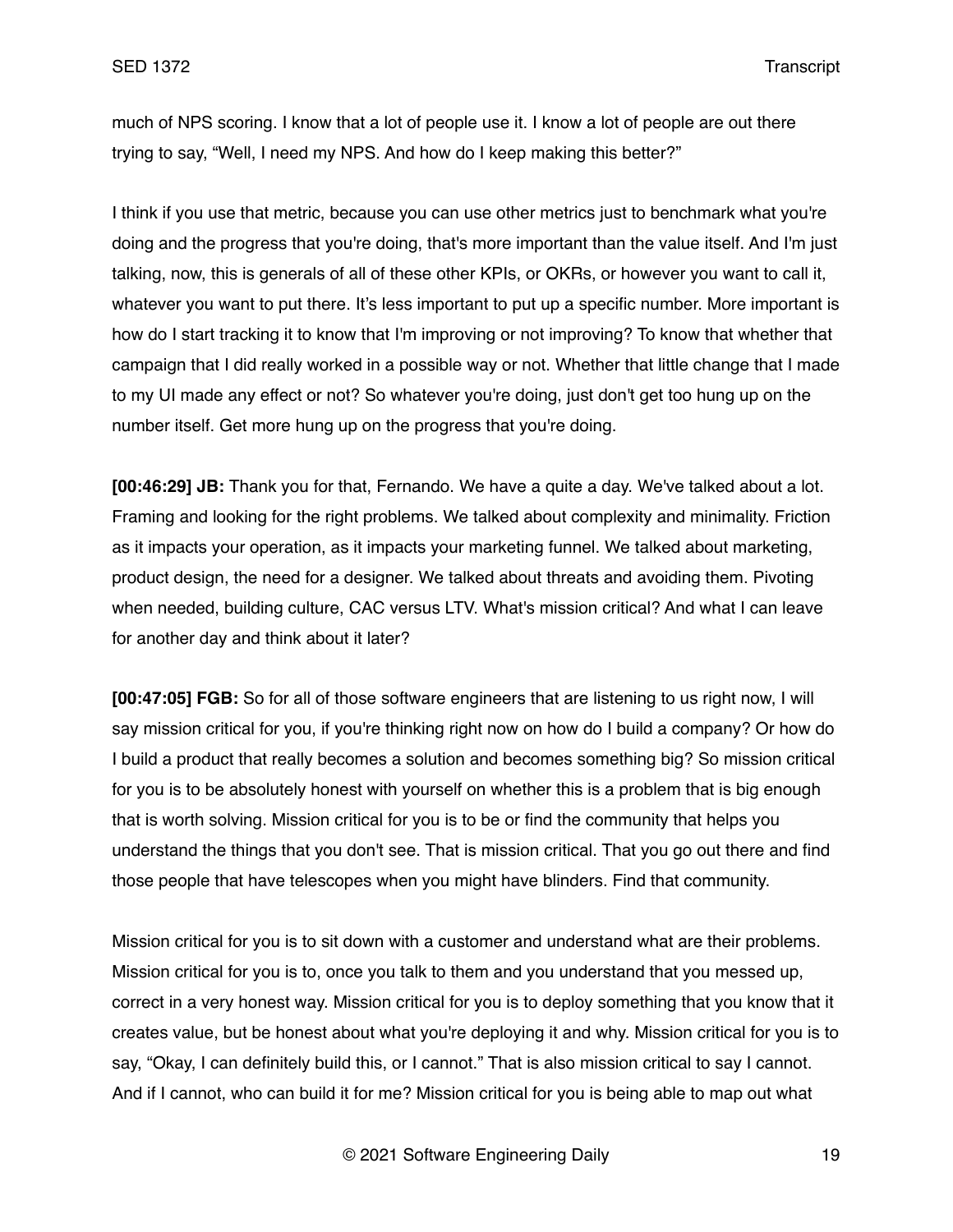you want, and not just of the product, but also of the company, and be able to communicate that.

So I'm sorry to say that there're lots of things that are mission critical that you can't really leave them here. And I think that at the end of the day is the part that you need to understand is that no company was built in the 15 minutes that we've been talking. No company has been built in one or two days. The best companies out there have taken a lot of time and have pivoted. I can tell you stories about the craziest pivots that we've ever seen. And people that are good entrepreneurs just try different things. And what they get very, very good at is the fact that they can see something and say I was wrong. And just fix it. I was wrong. It shouldn't have been this way. Just come back and do it.

So maybe I'll end with that. Maybe the mission critical thing for you is, all through this process, understand that it might take time. You might be wrong. But if you sit down and build it, then whatever the journey is, is going to take you to something that is really interesting. Now what's missing? I know in the future there is going to be a lot of stuff that are going to be missing. And it's going to take a lifetime just to solve a lot of these problems if there are problems we're solving. So don't be too stressed about solving it all right now.

**[00:50:09] JB:** So we spoke about resources available. Do you have any other top of your head you can give me and I'll add them to the show notes?

**[00:50:18] FGB:** Yeah, so for everybody else that is hearing us. If you are in New York, New York is a wonderful place right now to be an entrepreneur. There're tons of resources. There're a lot of incubators, accelerators. Go and talk to universities, because universities are very open and want to talk to you particularly here in New York. Obviously, Cornell Tech is a great place if you can get connected. But also talk to universities like NYU, Columbia, SUNY, CUNY, NYU. There's a great – Rutgers. And I can list all of them. But go and be part of your community and try to find – I think that is important for groups of mentors, right? Sometimes you find them in incubators, accelerators. Sometimes you just find them in group of angels, for example. But key resources, go and find someone that you can talk to that is a good mentor. And go and find communities of people that have the skills that you don't have. And those are the best resources. And every place is going to be different. If you're, obviously, in larger cities, it's going